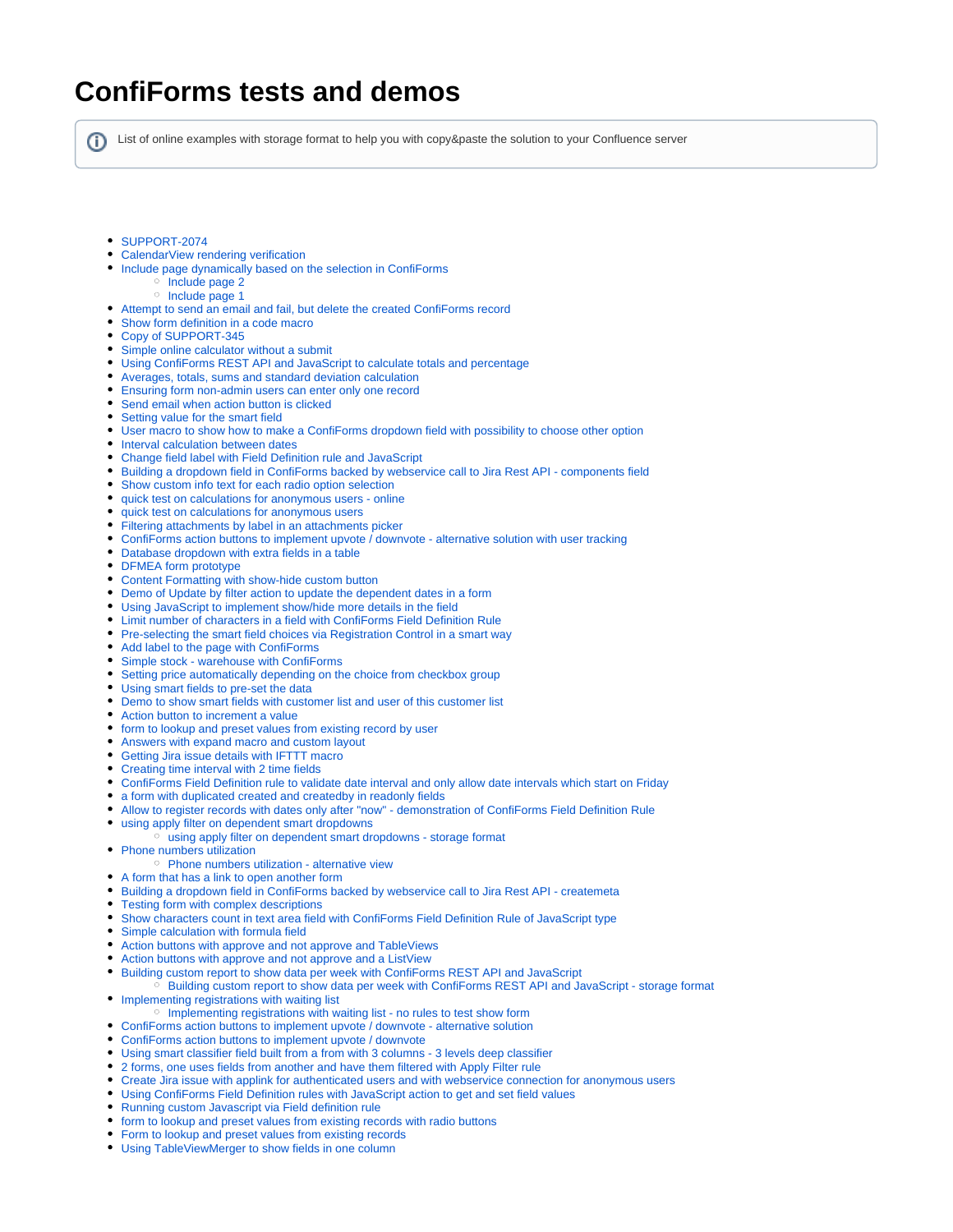- **\*** [trunc the field with trunc virtual function](https://wiki.vertuna.com/display/TEST/trunc+the+field+with+trunc+virtual+function)
- [Dynamic dropdown backed by ws connection](https://wiki.vertuna.com/display/TEST/Dynamic+dropdown+backed+by+ws+connection)
- [Dynamic dropdown served from ws connection](https://wiki.vertuna.com/display/TEST/Dynamic+dropdown+served+from+ws+connection)
- [CRUD Simple demo to show how to setup ConfiForms to save data to database table](https://wiki.vertuna.com/display/TEST/CRUD+-+Simple+demo+to+show+how+to+setup+ConfiForms+to+save+data+to+database+table)
- [Form with validation rule to accept only numbers from 1 to 10](https://wiki.vertuna.com/display/TEST/Form+with+validation+rule+to+accept+only+numbers+from+1+to+10)
- **[Holiday Application](https://wiki.vertuna.com/display/TEST/Holiday+Application)**
- [Designing a quiz with ConfiForms](https://wiki.vertuna.com/display/TEST/Designing+a+quiz+with+ConfiForms)
- [Designing a quiz with ConfiForms storage format](https://wiki.vertuna.com/display/TEST/Designing+a+quiz+with+ConfiForms+-+storage+format)
- [Create Jira issue with webservice connection with files and remote links](https://wiki.vertuna.com/display/TEST/Create+Jira+issue+with+webservice+connection+with+files+and+remote+links)
- [Create Jira issue with webservice connection with files and remote links storage format](https://wiki.vertuna.com/display/TEST/Create+Jira+issue+with+webservice+connection+with+files+and+remote+links+-+storage+format)
- [Demo on labels aware user macro and ConfiForms Registrations control FormView macro](https://wiki.vertuna.com/display/TEST/Demo+on+labels+aware+user+macro+and+ConfiForms+Registrations+control+FormView+macro)
- [dynamic dropdown and rules in IE and Edge](https://wiki.vertuna.com/display/TEST/dynamic+dropdown+and+rules+in+IE+and+Edge)
- [Demo with conditional rules to show or hide fields on the form](https://wiki.vertuna.com/display/TEST/Demo+with+conditional+rules+to+show+or+hide+fields+on+the+form)
- [Demo with conditional rules to show or hide fields on the form storage format](https://wiki.vertuna.com/display/TEST/Demo+with+conditional+rules+to+show+or+hide+fields+on+the+form+-+storage+format)
- [Common table with auto numbers used by multiple forms](https://wiki.vertuna.com/display/TEST/Common+table+with+auto+numbers+used+by+multiple+forms)
- [Common table with auto numbers used by multiple forms storage format](https://wiki.vertuna.com/display/TEST/Common+table+with+auto+numbers+used+by+multiple+forms+-+storage+format)
- [Create Jira issue with webservice connection and save only jira key](https://wiki.vertuna.com/display/TEST/Create+Jira+issue+with+webservice+connection+and+save+only+jira+key)
- [Merge forms with different structure](https://wiki.vertuna.com/display/TEST/Merge+forms+with+different+structure)
- [Creating a page with autolinks](https://wiki.vertuna.com/display/TEST/Creating+a+page+with+autolinks)
- [Create Jira issue, save the created Jira key back to ConfiForms and create a page with Jira macro](https://wiki.vertuna.com/display/TEST/Create+Jira+issue%2C+save+the+created+Jira+key+back+to+ConfiForms+and+create+a+page+with+Jira+macro)
- [Quick demo on setting presets number and dropdown](https://wiki.vertuna.com/display/TEST/Quick+demo+on+setting+presets+-+number+and+dropdown)
- [Form with one entry per user and readonly afterwards](https://wiki.vertuna.com/display/TEST/Form+with+one+entry+per+user+and+readonly+afterwards)
- [Creating links to specific entry with ConfiForms Entry Viewer](https://wiki.vertuna.com/display/TEST/Creating+links+to+specific+entry+with+ConfiForms+Entry+Viewer)
	- <sup>o</sup> [Creating links to specific entry with pager and search](https://wiki.vertuna.com/display/TEST/Creating+links+to+specific+entry+with+pager+and+search)
	- [Creating links to specific entry with ConfiForms Entry Viewer view](https://wiki.vertuna.com/display/TEST/Creating+links+to+specific+entry+with+ConfiForms+Entry+Viewer+view)
- [Create Jira issue with webservice connection](https://wiki.vertuna.com/display/TEST/Create+Jira+issue+with+webservice+connection)
- [Using TableViewMerger to show the data with CONCAT function](https://wiki.vertuna.com/display/TEST/Using+TableViewMerger+to+show+the+data+with+CONCAT+function)
	- [Using TableViewMerger to show the data with CONCAT function extended](https://wiki.vertuna.com/display/TEST/Using+TableViewMerger+to+show+the+data+with+CONCAT+function+extended)
- [Using value to match with checkbox in field rule](https://wiki.vertuna.com/display/TEST/Using+value+to+match+with+checkbox+in+field+rule)
- [Using apply filter on field rule](https://wiki.vertuna.com/display/TEST/Using+apply+filter+on+field+rule)
- [6 simple HR forms you can use in Confluence](https://wiki.vertuna.com/display/TEST/6+simple+HR+forms+you+can+use+in+Confluence)
	- <sup>o</sup> [Company meeting Feedback Request](https://wiki.vertuna.com/display/TEST/Company+meeting+-+Feedback+Request)
		- [Equipment Request Form](https://wiki.vertuna.com/display/TEST/Equipment+Request+Form)
		- <sup>o</sup> [Helpdesk Support Request](https://wiki.vertuna.com/display/TEST/Helpdesk+Support+Request)
		- <sup>o</sup> [Creating accounts](https://wiki.vertuna.com/display/TEST/Creating+accounts)
		- <sup>o</sup> [Team Vacation Requests](https://wiki.vertuna.com/display/TEST/Team+Vacation+Requests)
		- <sup>o</sup> [Requesting Access Card](https://wiki.vertuna.com/display/TEST/Requesting+Access+Card)
		- [Employee on-boarding all in one](https://wiki.vertuna.com/display/TEST/Employee+on-boarding+all+in+one)
- [Limiting characters count in a field](https://wiki.vertuna.com/display/TEST/Limiting+characters+count+in+a+field)
- [Lookup field value form another form](https://wiki.vertuna.com/display/TEST/Lookup+field+value+form+another+form)
- [Sticky box custom user macro with absolute position](https://wiki.vertuna.com/display/TEST/Sticky+box+-+custom+user+macro+with+absolute+position)
- [Creating link from one form to another with setting the custom defaults](https://wiki.vertuna.com/display/TEST/Creating+link+from+one+form+to+another+with+setting+the+custom+defaults)
- [Using ConfiForms Definition Rules to execute custom Javascript to toggle other page elements visible](https://wiki.vertuna.com/display/TEST/Using+ConfiForms+Definition+Rules+to+execute+custom+Javascript+to+toggle+other+page+elements+visible)
- [Simple form with show and hide field with custom 2 column mode design with content formatting macros](https://wiki.vertuna.com/display/TEST/Simple+form+with+show+and+hide+field+with+custom+2+column+mode+design+with+content+formatting+macros)
- [Simple form with show and hide field with custom 2 column mode design](https://wiki.vertuna.com/display/TEST/Simple+form+with+show+and+hide+field+with+custom+2+column+mode+design)
- [Filtering a smart dropdown and keeping the track of who has already registered](https://wiki.vertuna.com/display/TEST/Filtering+a+smart+dropdown+and+keeping+the+track+of+who+has+already+registered)
- [Validation is reported twice in header and for each field](https://wiki.vertuna.com/display/TEST/Validation+is+reported+twice+-+in+header+and+for+each+field)
- [Shopping cart like form](https://wiki.vertuna.com/display/TEST/Shopping+cart+like+form)
- [Shopping cart like form storage format](https://wiki.vertuna.com/display/TEST/Shopping+cart+like+form+storage+format)
- [How to override the width and the height of a form dialog](https://wiki.vertuna.com/display/TEST/How+to+override+the+width+and+the+height+of+a+form+dialog)
- [Using ConfiForms Field Definition Rule to set the date to 15 days after the date the user has selected](https://wiki.vertuna.com/display/TEST/Using+ConfiForms+Field+Definition+Rule+to+set+the+date+to+15+days+after+the+date+the+user+has+selected)
- [Simple form with custom button for registrations](https://wiki.vertuna.com/display/TEST/Simple+form+with+custom+button+for+registrations)
- [Dynamic dropdown with a source from a database table](https://wiki.vertuna.com/display/TEST/Dynamic+dropdown+with+a+source+from+a+database+table)
- [Direct redirect to google with params after submit via IFTTT](https://wiki.vertuna.com/display/TEST/Direct+redirect+to+google+with+params+after+submit+via+IFTTT)
- [Page to demo score calculation using 2 methods](https://wiki.vertuna.com/display/TEST/Page+to+demo+score+calculation+using+2+methods)
	- <sup>o</sup> [Page to demo score calculation storage format](https://wiki.vertuna.com/display/TEST/Page+to+demo+score+calculation+storage+format)
- [Simple relations between forms](https://wiki.vertuna.com/display/TEST/Simple+relations+between+forms)
- [Lookup for pages in this space and everywhere](https://wiki.vertuna.com/display/TEST/Lookup+for+pages+in+this+space+and+everywhere)
- [How to use conditions in IFTTT macro and set the status field based on selections](https://wiki.vertuna.com/display/TEST/How+to+use+conditions+in+IFTTT+macro+and+set+the+status+field+based+on+selections)
- [Using ConfiForms Rule for Field Definition to calculate the sums online](https://wiki.vertuna.com/display/TEST/Using+ConfiForms+Rule+for+Field+Definition+to+calculate+the+sums+online)
- [Embedding excel to custom ConfiForms view](https://wiki.vertuna.com/display/TEST/Embedding+excel+to+custom+ConfiForms+view)
	- [Embedding excel to custom ConfiForms view show from another page](https://wiki.vertuna.com/display/TEST/Embedding+excel+to+custom+ConfiForms+view+show+from+another+page)
- [Embedding excel to custom ConfiForms view storage format](https://wiki.vertuna.com/display/TEST/Embedding+excel+to+custom+ConfiForms+view+-+storage+format)
- [Little showcase of different forms just for fun](https://wiki.vertuna.com/display/TEST/Little+showcase+of+different+forms+-+just+for+fun)
- [How to create a link to a page to preset the value for ConfiForms fields](https://wiki.vertuna.com/display/TEST/How+to+create+a+link+to+a+page+to+preset+the+value+for+ConfiForms+fields)
- [Updating the form when user meeting is scheduled](https://wiki.vertuna.com/display/TEST/Updating+the+form+when+user+meeting+is+scheduled)
- [ConfiForms form with drag and drop and REST API](https://wiki.vertuna.com/display/TEST/ConfiForms+form+with+drag+and+drop+and+REST+API)
- [Showing data from a restricted page but with setting in ConfiForms macro to open the data to everyone](https://wiki.vertuna.com/display/TEST/Showing+data+from+a+restricted+page+but+with+setting+in+ConfiForms+macro+to+open+the+data+to+everyone)
- <sup>o</sup> [A page with registrations control to a form with enabled access](https://wiki.vertuna.com/display/TEST/A+page+with+registrations+control+to+a+form+with+enabled+access)
- [Simple form with name and profession and another form to reference it with smart dropdown](https://wiki.vertuna.com/display/TEST/Simple+form+with+name+and+profession+and+another+form+to+reference+it+with+smart+dropdown)
- [Tracking user and last updated time 2](https://wiki.vertuna.com/display/TEST/Tracking+user+and+last+updated+time+2)
- [Tracking user and last updated time](https://wiki.vertuna.com/display/TEST/Tracking+user+and+last+updated+time)
- [Demo for dropdown and apply filter rule to show choices and use of delete rule to prevent deletes when the data is used in another form](https://wiki.vertuna.com/display/TEST/Demo+for+dropdown+and+apply+filter+rule+to+show+choices+and+use+of+delete+rule+to+prevent+deletes+when+the+data+is+used+in+another+form)
- [Dynamic filter with constant filtering condition](https://wiki.vertuna.com/display/TEST/Dynamic+filter+with+constant+filtering+condition)
- [Using custom JavaScript with date ranges to create the records](https://wiki.vertuna.com/display/TEST/Using+custom+JavaScript+with+date+ranges+to+create+the+records)
- [Authors and books using rule to copy value from a referenced field](https://wiki.vertuna.com/display/TEST/Authors+and+books+-+using+rule+to+copy+value+from+a+referenced+field)
- [Authors and books using smart field reference](https://wiki.vertuna.com/display/TEST/Authors+and+books+-+using+smart+field+reference)
- [How to filtering by specific date](https://wiki.vertuna.com/display/TEST/How+to+filtering+by+specific+date)
- [Lookups and Filed Definition rules demo](https://wiki.vertuna.com/display/TEST/Lookups+and+Filed+Definition+rules+demo)